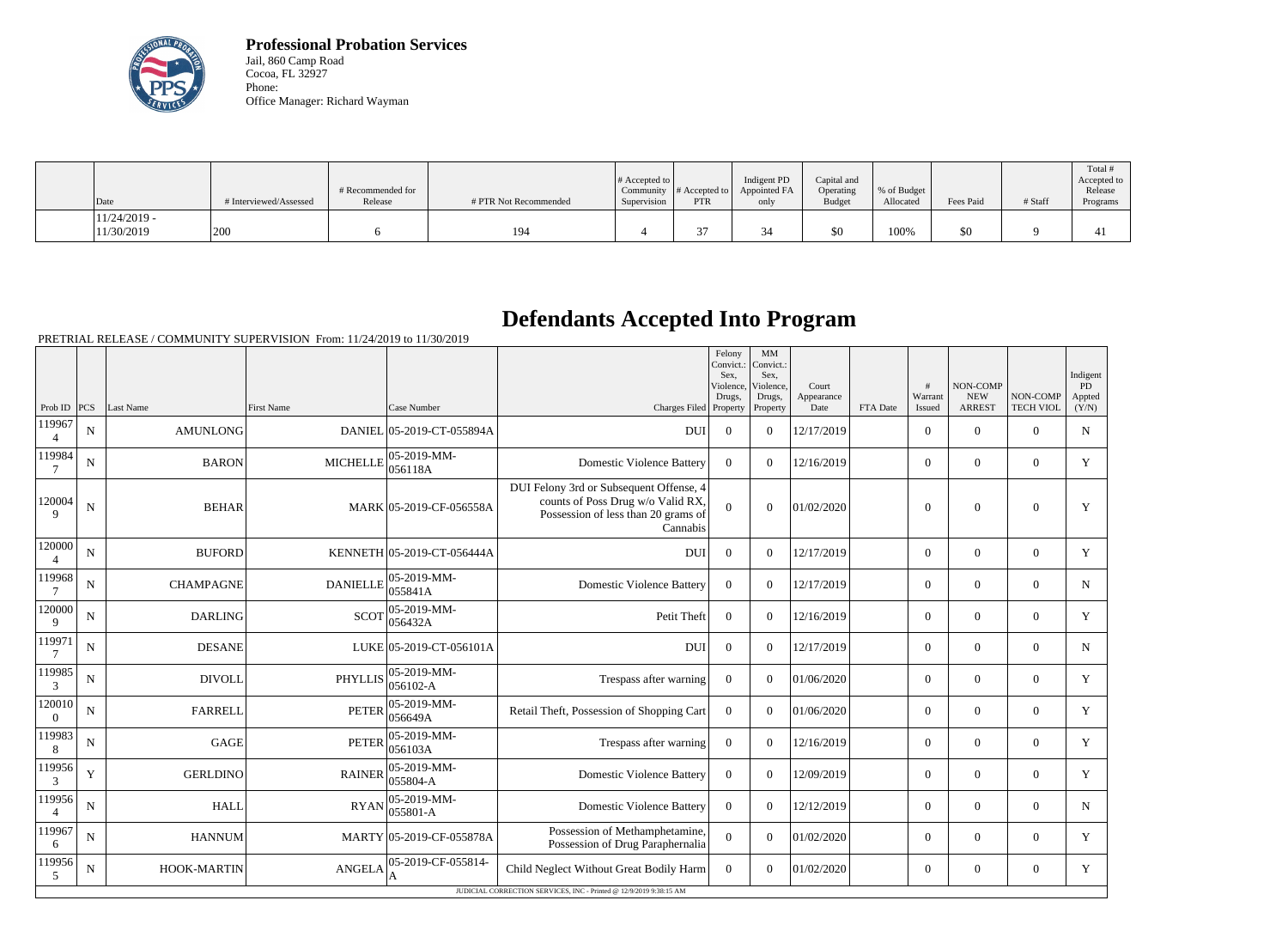## **Defendants Accepted Into Program**

PRETRIAL RELEASE / COMMUNITY SUPERVISION From: 11/24/2019 to 11/30/2019

|                          |             |                  |                   |                               |                                                                                                                                                | Felony<br>Convict.:<br>Sex. | MM<br>Convict.:<br>Sex,         |                             |          |                        |                                         |                              | Indigent               |
|--------------------------|-------------|------------------|-------------------|-------------------------------|------------------------------------------------------------------------------------------------------------------------------------------------|-----------------------------|---------------------------------|-----------------------------|----------|------------------------|-----------------------------------------|------------------------------|------------------------|
| Prob ID                  | PCS         | Last Name        | <b>First Name</b> | Case Number                   | Charges Filed Property                                                                                                                         | Violence,<br>Drugs,         | Violence,<br>Drugs,<br>Property | Court<br>Appearance<br>Date | FTA Date | #<br>Warrant<br>Issued | NON-COMP<br><b>NEW</b><br><b>ARREST</b> | NON-COMP<br><b>TECH VIOL</b> | PD.<br>Appted<br>(Y/N) |
| 119969<br>8              | N           | <b>HYMAN</b>     | <b>LENSFORD</b>   | 05-2019-MM-<br>055842A        | Petit Theft, Resisting Officer without<br>Violence, Give or Sell Alcohol to Minor                                                              | $\theta$                    | $\theta$                        | 12/17/2019                  |          | $\boldsymbol{0}$       | $\Omega$                                | $\Omega$                     | Y                      |
| 120007<br>Q              | Y           | <b>JEWELL</b>    |                   | AMBER 05-2019-CF-056620A      | Neglect of Child                                                                                                                               | $\overline{0}$              | $\Omega$                        | 01/02/2020                  |          | $\mathbf{0}$           | $\overline{0}$                          | $\Omega$                     | Y                      |
| 119999<br>9              | $\mathbf N$ | <b>KLEINHANS</b> |                   | JAMES 05-2019-CF-056340A      | DUI Felony 4th Offense or Subequent<br>Offense                                                                                                 | $\Omega$                    | $\Omega$                        | 01/02/2020                  |          | $\overline{0}$         | $\Omega$                                | $\Omega$                     | Y                      |
| 119956<br>6              | Y           | <b>LACKPAUL</b>  |                   | KAMLAWATIE 05-2019-CT-055820A | DUI, DUI with Damage to Person or<br>Property                                                                                                  | $\overline{0}$              | $\Omega$                        | 12/09/2019                  |          | $\overline{0}$         | $\overline{0}$                          | $\Omega$                     | Y                      |
| 119967<br>9              | ${\bf N}$   | <b>LANGLEY</b>   | <b>ROBERT</b>     | 05-2019-MM-<br>055840A        | <b>Domestic Violence Battery</b>                                                                                                               | $\overline{0}$              | $\theta$                        | 12/17/2019                  |          | $\mathbf{0}$           | $\Omega$                                | $\Omega$                     | Y                      |
| 120009                   | N           | <b>LENKE</b>     | <b>KYLE</b>       | 05-2019-CT-056654-            | <b>DUI</b>                                                                                                                                     | $\overline{0}$              | $\theta$                        | 12/19/2019                  |          | $\overline{0}$         | $\overline{0}$                          | $\Omega$                     | N                      |
| 120000<br>5              | ${\bf N}$   | <b>LOCKE</b>     |                   | AUSTIN 05-2019-CF-056396A     | Possession of Controlled Substance,<br>Possession of Methamphetamine,<br>Possession of Heroin, 2 counts of<br>Possession of Drug Paraphernalia | $\theta$                    | $\Omega$                        | 01/02/2020                  |          | $\overline{0}$         | $\Omega$                                | $\theta$                     | Y                      |
| 119970<br>$\overline{c}$ | N           | <b>LOUIDOR</b>   |                   | JEAN 05-2019-CF-055908A       | DUI, 2 counts of DUI with Damage to<br>Person or Property, DUI with Bodily Injury                                                              | $\Omega$                    | $\theta$                        | 01/02/2020                  |          | $\mathbf{0}$           | $\overline{0}$                          | $\overline{0}$               | Y                      |
| 120009<br>9              | Y           | <b>MATHEWS</b>   |                   | RORIE 05-2019-CF-056657A      | Possession of Controlled Substance, Opium<br>Possess WITS Schedule I or II                                                                     | $\Omega$                    | $\Omega$                        | 01/07/2020                  |          | $\mathbf{0}$           | $\overline{0}$                          | $\theta$                     | Y                      |
| 120000                   | N           | <b>MCALISTER</b> |                   | JONATHAN 05-2019-CF-056439A   | Domestic Violence Battery, Resisting<br><b>Arrest With Violence</b>                                                                            | $\Omega$                    | $\overline{0}$                  | 12/19/2019                  |          | $\mathbf{0}$           | $\overline{0}$                          | $\Omega$                     | Y                      |
| 119988<br>9              | ${\bf N}$   | <b>MCKEAN</b>    | <b>AUBREY</b>     | 05-2019-MM-<br>056200-A       | <b>Domestic Violence Battery</b>                                                                                                               | $\overline{0}$              | $\theta$                        | 12/16/2019                  |          | $\mathbf{0}$           | $\overline{0}$                          | $\theta$                     | $\mathbf N$            |
| 119970                   | N           | <b>MCMILLAN</b>  |                   | KENNETH 05-2019-CT-055889A    | DUI, Driving While License Suspended<br>Revoked Cancel w/Knowledge                                                                             | $\overline{0}$              | $\overline{0}$                  | 12/17/2019                  |          | $\mathbf{0}$           | $\overline{0}$                          | $\overline{0}$               | Y                      |
| 120001<br>4              | ${\bf N}$   | <b>MILLS</b>     |                   | KIRSTEN 05-2019-CT-056451A    | DUI, Driving While License<br>Susp/Cancel/Rev -2nd Offense, Refuse<br>Breath Urine Blood DUI Test After Prev<br>Susp                           | $\overline{0}$              | $\theta$                        | 12/16/2019                  |          | $\boldsymbol{0}$       | $\overline{0}$                          | $\overline{0}$               | Y                      |
| 119986                   | ${\bf N}$   | <b>NOEL</b>      |                   | ROBERTO 05-2019-CF-056080A    | Sale or Delivery of Cocaine, Possession of<br>Cocaine                                                                                          | $\Omega$                    | $\Omega$                        | 01/02/2020                  |          | $\mathbf{0}$           | $\overline{0}$                          | $\overline{0}$               | Y                      |
| 120007<br>8              | N           | <b>ONEIL</b>     | <b>HANNAH</b>     | 05-2019-CT-056637-            | DUI                                                                                                                                            | $\overline{0}$              | $\Omega$                        | 12/19/2019                  |          | $\overline{0}$         | $\overline{0}$                          | $\overline{0}$               | N                      |
| 119986<br>7              | $\mathbf N$ | <b>PATE</b>      |                   | ANDREW 05-2019-CF-056109A     | Possession of Methamphetamine,<br>Possession of Heroin, Possession of<br>Controlled Substance, Possession of Drug<br>Paraphernalia             | $\Omega$                    | $\theta$                        | 01/02/2019                  |          | $\overline{0}$         | $\overline{0}$                          | $\mathbf{0}$                 | Y                      |
| 119969                   | N           | <b>REANDO</b>    | <b>DENNIS</b>     | 05-2019-MM-<br>055854A        | <b>Domestic Violence Battery</b>                                                                                                               | $\overline{0}$              | $\theta$                        | 12/17/2019                  |          | $\overline{0}$         | $\boldsymbol{0}$                        | $\overline{0}$               | Y                      |
| 119981<br>8              | ${\bf N}$   | <b>RICKETT</b>   | <b>RALPH</b>      | 05-2019-MM-<br>039035A        | DUI, Battery                                                                                                                                   | $\overline{0}$              | $\overline{0}$                  | 12/16/2019                  |          | $\mathbf{0}$           | $\overline{0}$                          | $\theta$                     | Y                      |
| 119970                   | ${\bf N}$   | <b>ROBINSON</b>  |                   | GREGGORY 05-2019-CF-055871A   | DUI, DUI with Bodily Injury                                                                                                                    | $\overline{0}$              | $\Omega$                        | 01/02/2020                  |          | $\overline{0}$         | $\boldsymbol{0}$                        | $\overline{0}$               | Y                      |
| 120005<br>$\theta$       | $\mathbf N$ | <b>SAINI</b>     | <b>JASLEEN</b>    | 05-2019-MM-<br>056588A        | <b>Domestic Violence Battery</b>                                                                                                               | $\overline{0}$              | $\boldsymbol{0}$                | 12/19/2019                  |          | $\overline{0}$         | $\overline{0}$                          | $\Omega$                     | Y                      |
|                          |             |                  |                   |                               | JUDICIAL CORRECTION SERVICES, INC - Printed @ 12/9/2019 9:38:15 AM                                                                             |                             |                                 |                             |          |                        |                                         |                              |                        |